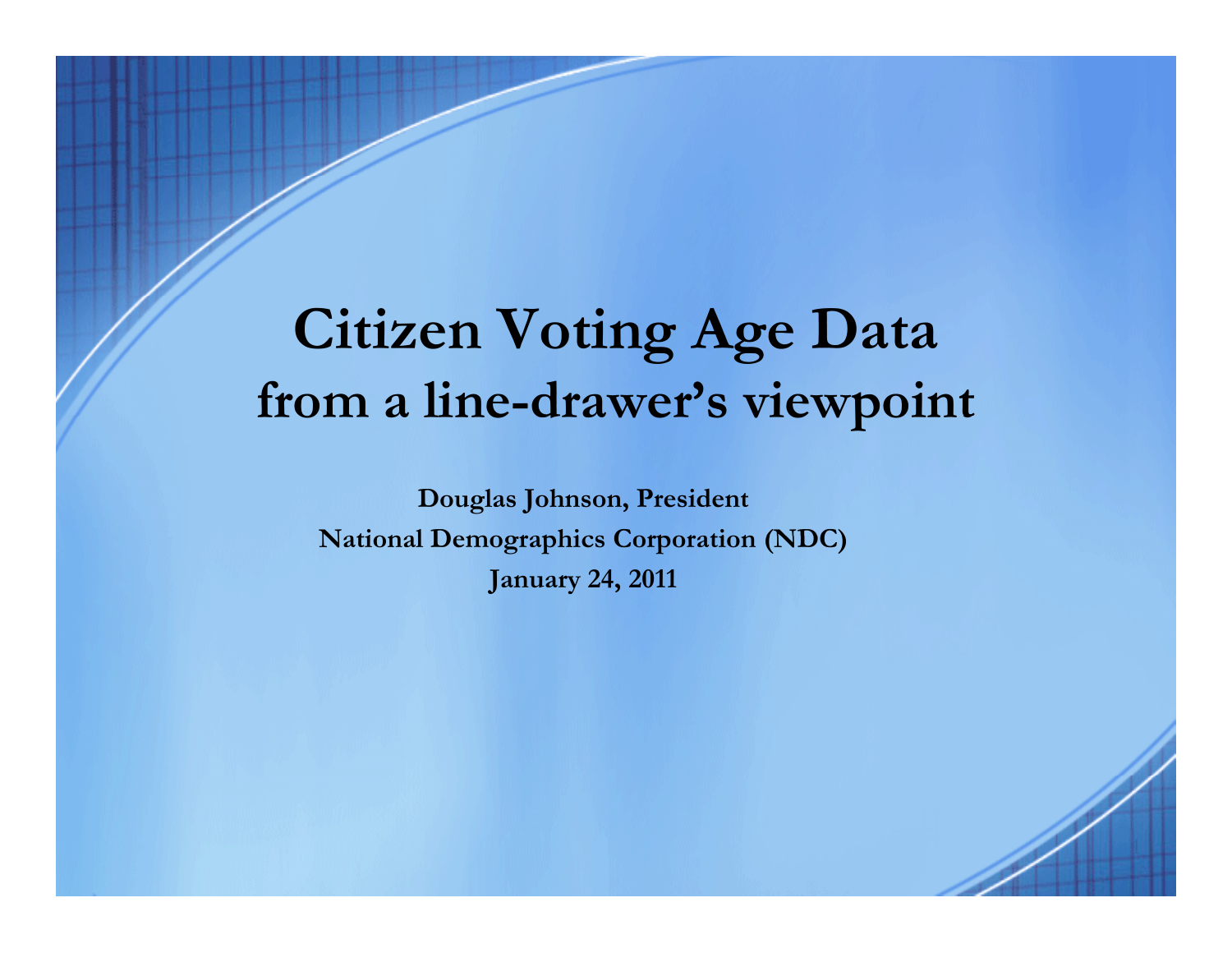## **Four Goals for Demographic Data**

- 1. Measure total population
- 2. Assist in testing compliance with VRA Section 5
- 3. Measure for VRA Section 2 "majority" test
- 4. Assist in the identification of communities of interest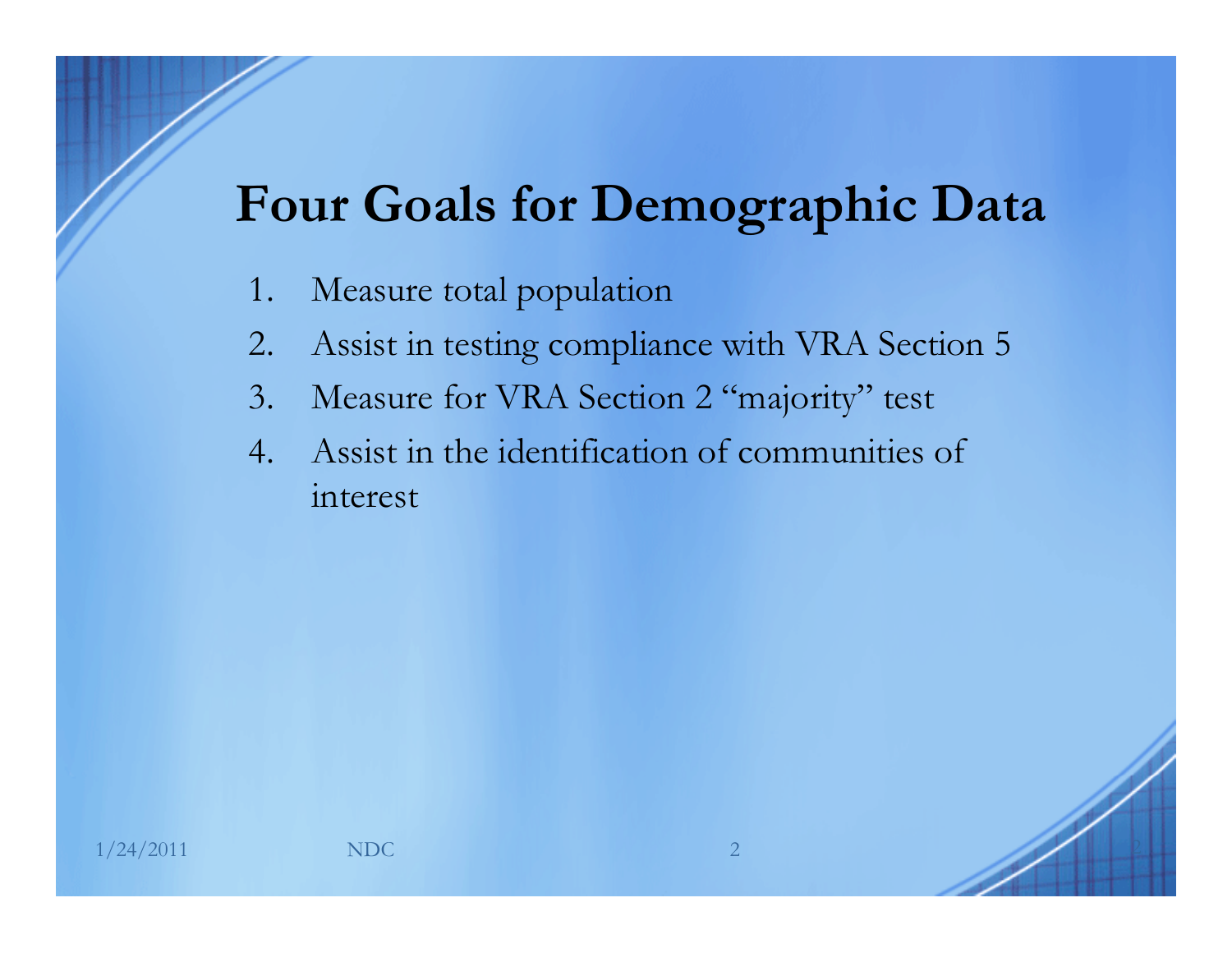## **H d d " j i "? How do data measure "ma jor ity"?**

#### **1.Total population**

Does not reflect demographics of voters

#### **2.Voting Age Population**

- Better, but still not truly accurate in areas with non-citizens
- Fails to reflect different registration & turnout rates

#### **3.Citizen Voting Age Population**

- Identifies "eligible" population
- From ACS, which is less precise than decennial Census
- Also available, in a slightly different form, from Census Bureau's Special Tabulation
- Fails to reflect different registration & turnout rates

#### **4.Registration by surname**

- Gets past any potential formal or socio-economic impacts on registration
	- Introduces misleading surname error
	- Introduces question of which surname list to use (the Census Bureau has more than one)
	- Voter files have lots of address, geocoding and/or spelling errors
	- Not available from Census Bureau

#### **5. Turnout b y surname y**

- Most accurately reflects power to impact election results
- Introduces variation between Presidential and non-Presidential elections
- Includes misleading surname error
- Includes question of which surname list to use
- Most voter files have lots of address, geocoding and/or spelling errors
- Not available from Census Bureau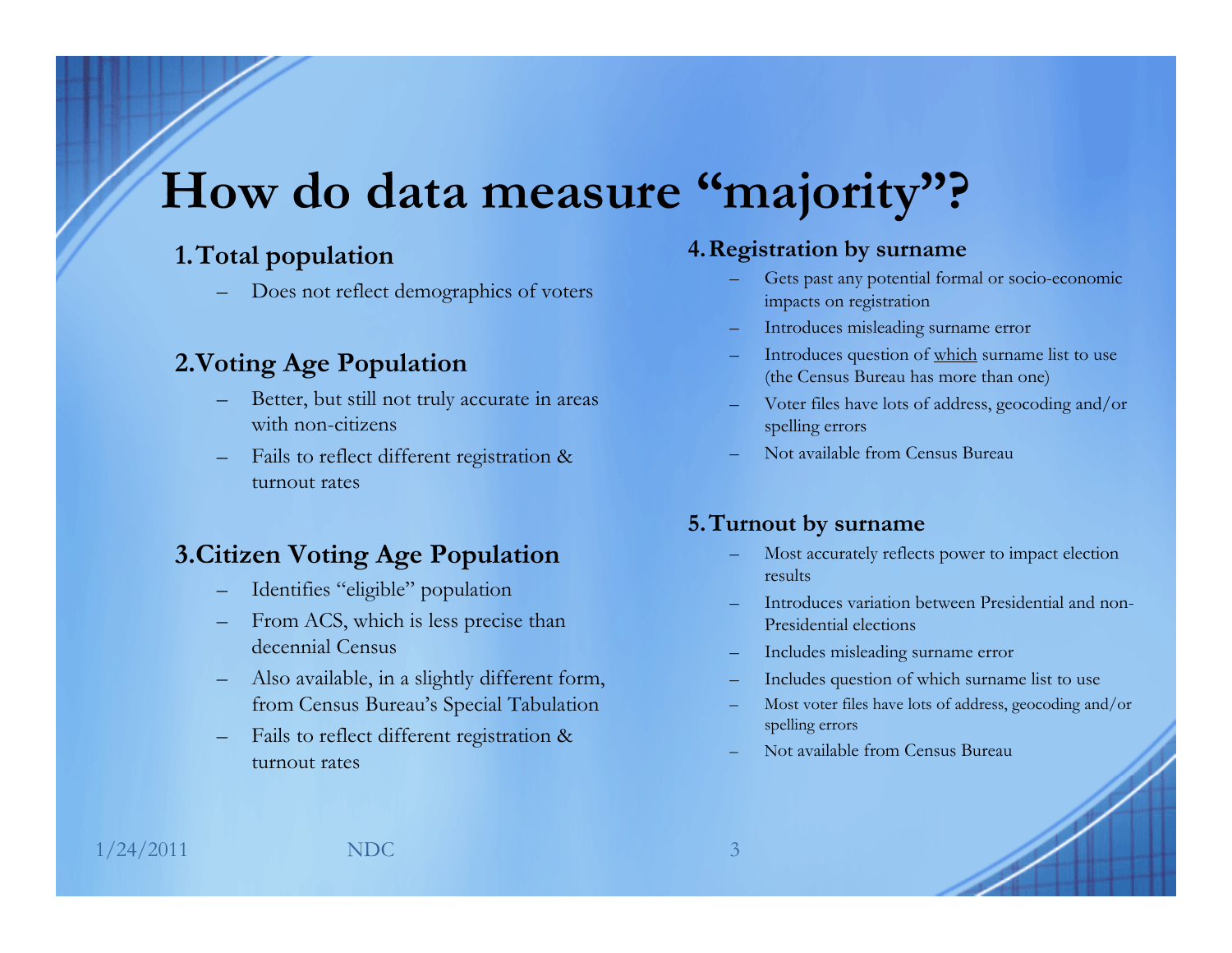## **CVAP Measures**

#### •**ACS data**

- Available in one-year, three-year, and five-year reports
- Five-year report is available at the tract level (not block groups)
- "Single-Race" data
	- i.e. a white & Asian-American respondent counted as "Other,  $2$ -race"

#### •**Special Tabulation data**

- Based on 2005-2009 ACS
- Available at the block group level
	- Unless suppressed for privacy reasons
- Compiled into "DoJ" aka "OMB" race categories
	- i.e. a white & Asian-American res pondent counted as Asian-American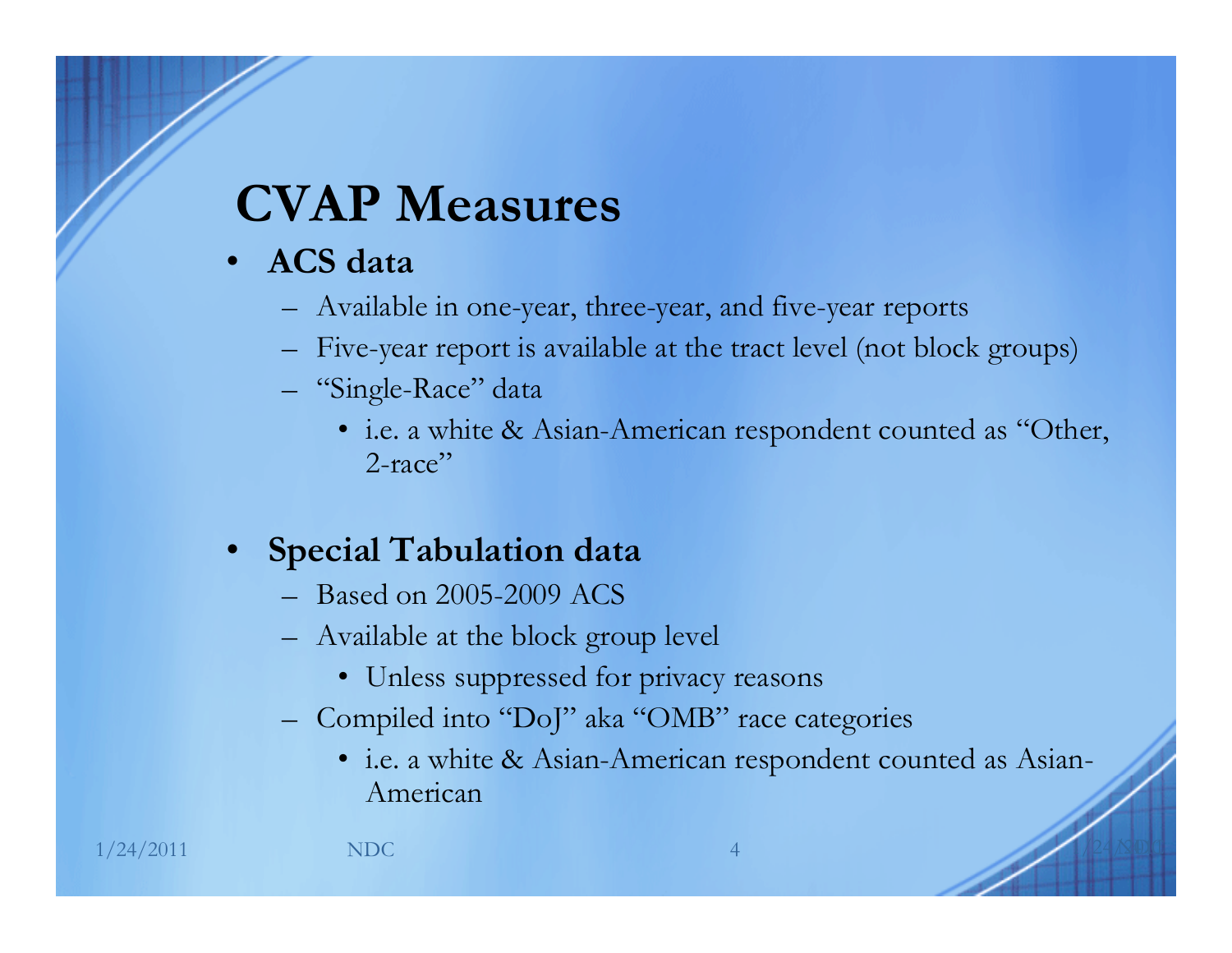#### **Data Sources**

| Data                                                    | <b>Source</b>                                   |
|---------------------------------------------------------|-------------------------------------------------|
| <b>Total Population</b>                                 | 2010 Census (PL94-171); blocks                  |
| Voting Age Population                                   | 2010 Census (PL94-171); blocks                  |
| Citizen Voting Age Population                           | American Community Survey (ACS);<br>tracts      |
| Citizen Voting Age Population by<br>race & ethnicity    | Census Special Tabulation; block<br>groups      |
| Registration by Hispanic and Asian-<br>American surname | State databases; blocks<br>Census surname lists |
| Turnout by Hispanic and Asian-<br>American surname      | State databases; blocks<br>Census surname lists |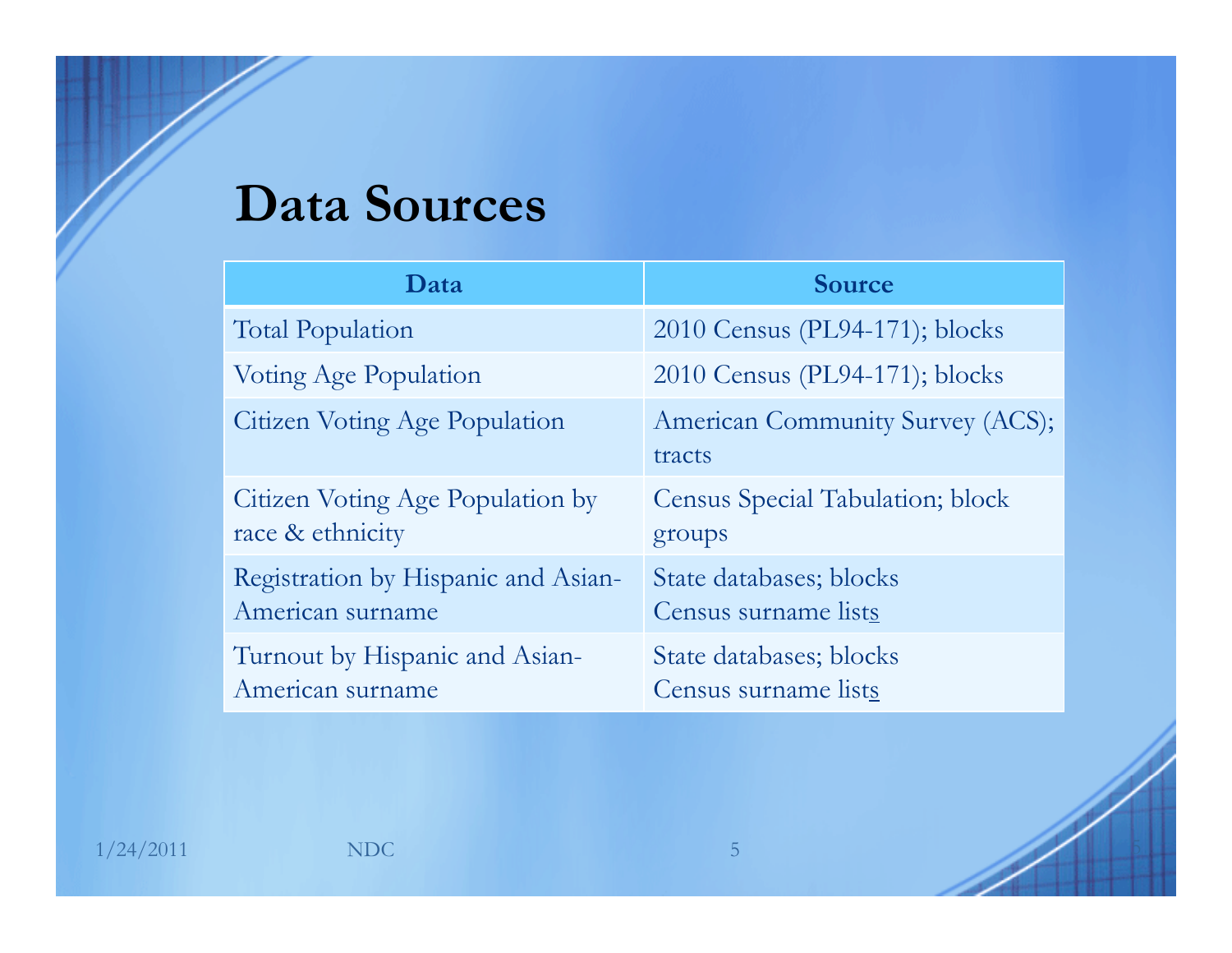# **Understanding ACS Data**

| Category                      | Availability                      |
|-------------------------------|-----------------------------------|
| 2009 ACS one-year data        | Jurisdictions with Pop. $60,000+$ |
| 2007-2009 ACS three-year data | Jurisdictions with Pop. 20,000+   |
| 2005-2009 ACS five-year data  | Block groups and above            |
| 2010 Census PL94-171          | Census blocks and above           |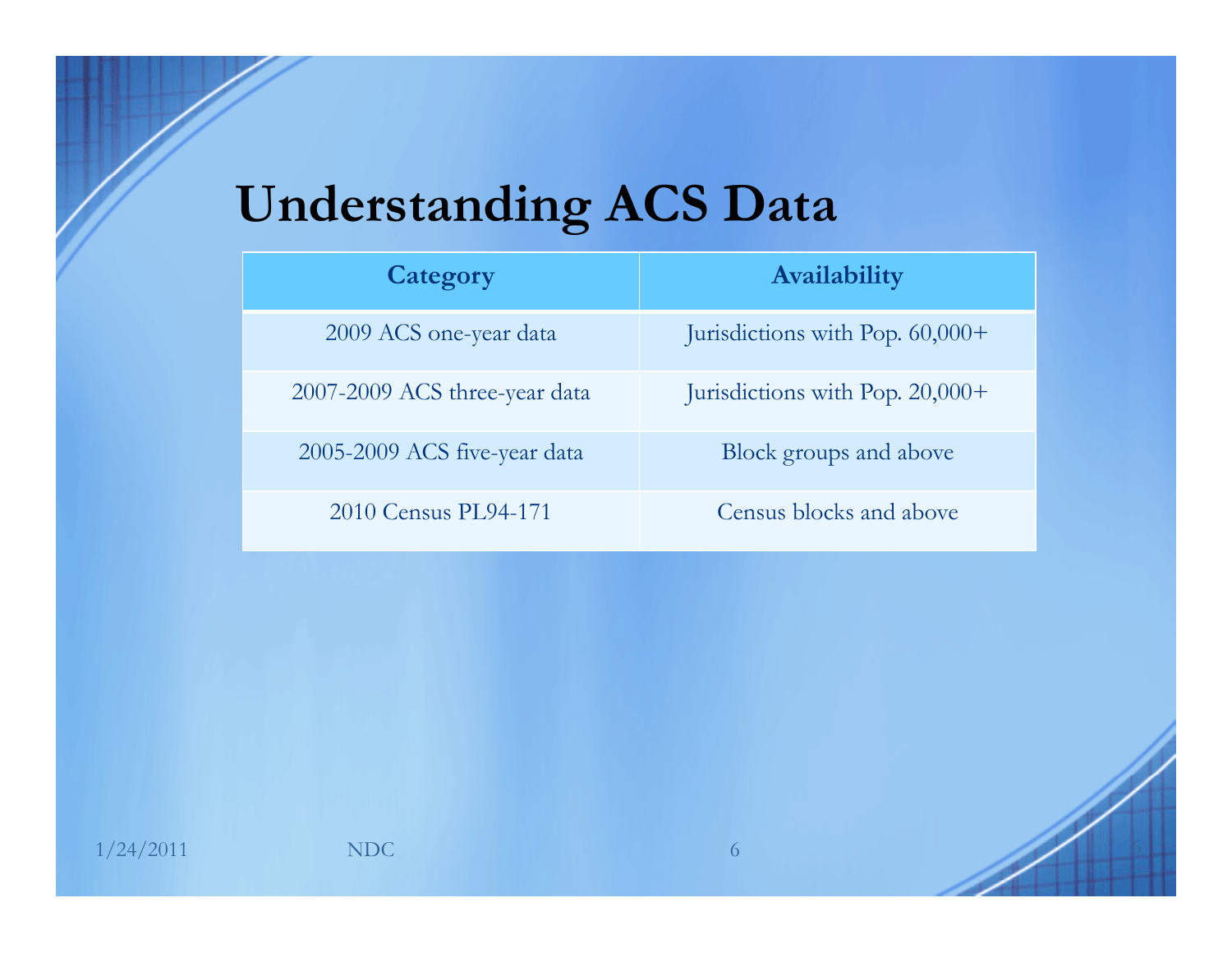# **Two Examples of ACS Data**

| Category                      | <b>City of Phoenix</b> | Long Beach, CA |
|-------------------------------|------------------------|----------------|
| 2010 Census PL94-171          | Not yet known          | Not yet known  |
| 2009 ACS one-year data        | 1,593,660              | 462,594        |
| 2007-2009 ACS three-year data | 1,567,371              | 460,874        |
| 2005-2009 ACS five-year data  | 1,536,632              | 462,823        |
| 2000 Census                   | 1,321,045              | 461,522        |

| Category               | <b>Phoenix</b>                                                 | Long Beach, CA |
|------------------------|----------------------------------------------------------------|----------------|
| 2010 Census            | Not yet known                                                  | Not yet known  |
| 2009 ACS one-year data | $1,593,660$<br>$-3$ -yr. data<br>$1,525,257$<br>$-5$ -yr. data |                |
| 2008 ACS one-year data |                                                                | 470,932        |
| 2007 ACS one-year data | 1,513,777                                                      | 458,302        |
| 2006 ACS one-year data | 1,429,637                                                      | 466,718        |
| 2000 Census            | 1,321,045                                                      | 461,522        |
| ND(                    |                                                                |                |

 $1/24/2011$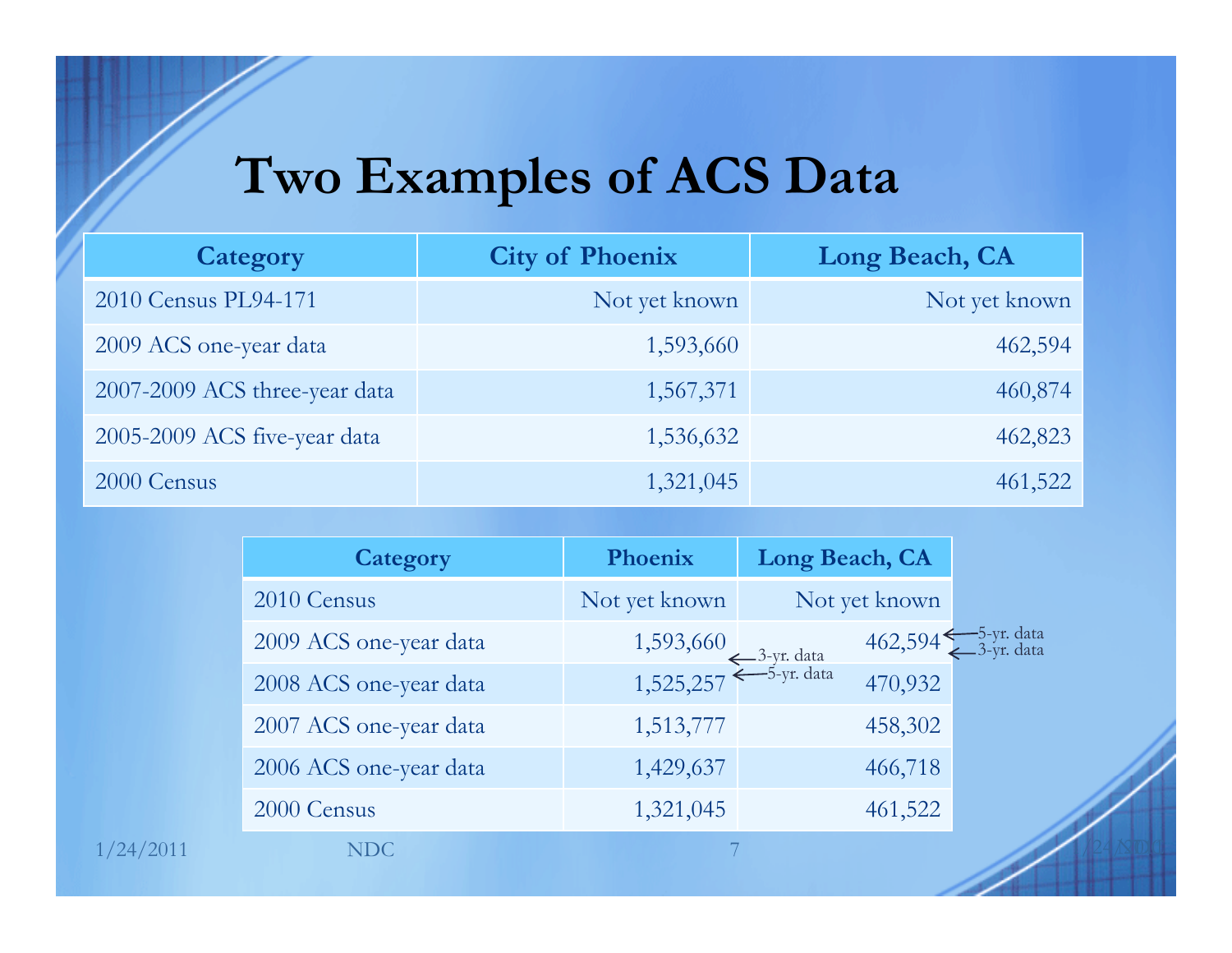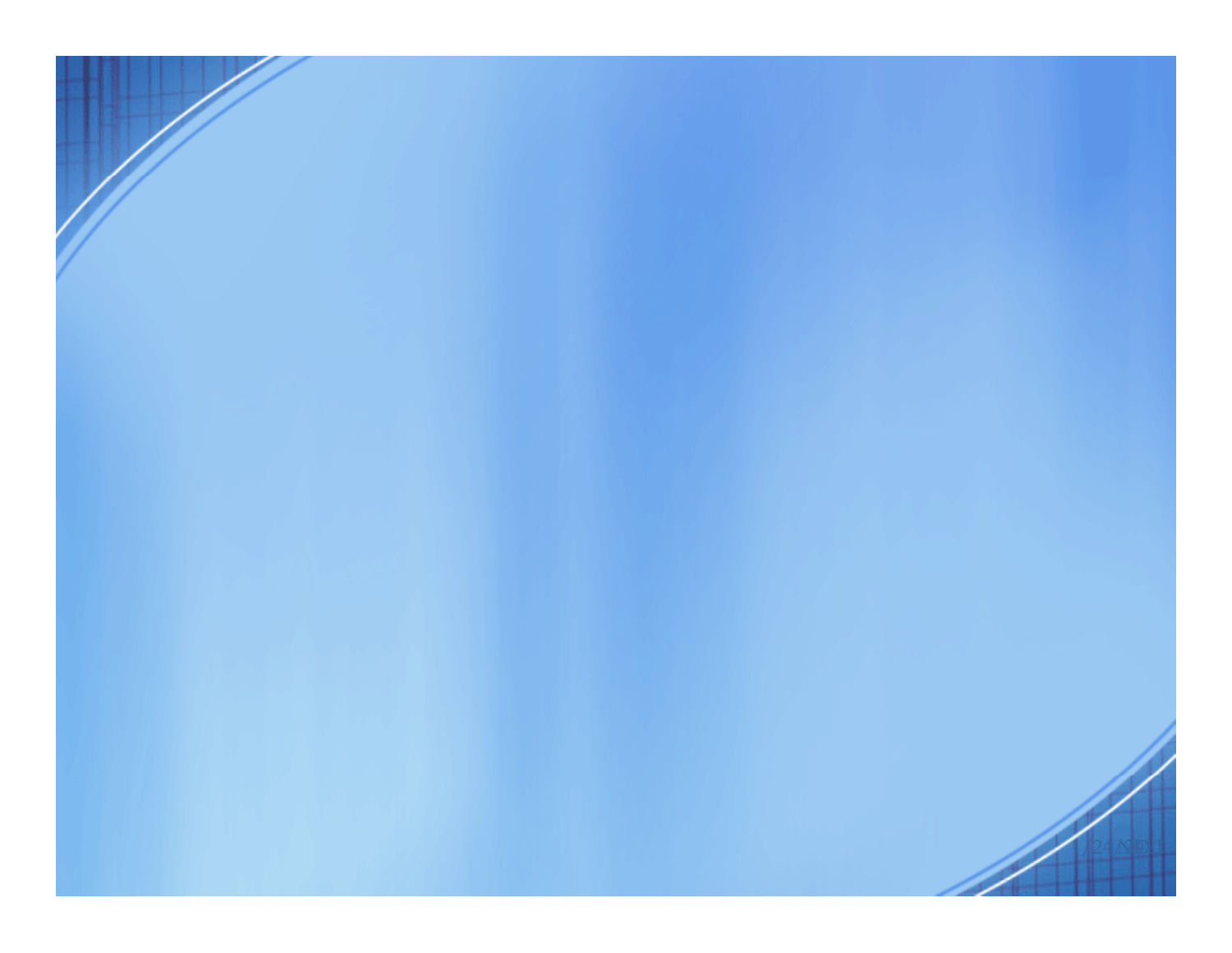### **Error factors**

| Category                          |           | <b>City of Phoenix</b>             |       | Phoenix margin      | Long Beach, CA                     | LB margin                    |         |                |
|-----------------------------------|-----------|------------------------------------|-------|---------------------|------------------------------------|------------------------------|---------|----------------|
| 2010 Census PL94-171              |           | Not yet known                      |       |                     | Not yet known                      |                              |         |                |
| 2009 ACS one-year data            |           | 1,593,660                          |       | $+/-61$             | 462,594                            | $+/-44$                      |         |                |
| 2007-2009 ACS three-<br>year data |           | 1,567,371                          |       | $+/- 146$           | 460,874                            | $+/- 63$                     |         |                |
| 2005-2009 ACS five-<br>year data  | 1,536,632 |                                    |       |                     | $+/- 1710.01\%$                    |                              | 462,823 | $+/- 97,0.02%$ |
| 2000 Census                       |           | 1,321,045                          |       | not available       | 461,522                            | not available                |         |                |
|                                   |           |                                    |       |                     |                                    |                              |         |                |
| Category                          |           | <b>Census Tract</b><br>06037294120 |       | <b>Tract margin</b> | <b>Block Group</b><br>060372941203 | <b>Block Group</b><br>Margin |         |                |
| 2010 Census PL94-171              |           | Not yet known                      |       | Not available       | Not available                      | Not available                |         |                |
| 2009 ACS one-year data            |           |                                    | n/a   | n/a                 | n/a                                | n/a                          |         |                |
| 2007-2009 ACS three-year data     |           |                                    | n/a   | n/a                 | n/a                                | n/a                          |         |                |
| 2005-2009 ACS five-year data      |           |                                    | 2,821 | $+/-402$ 14.3%      | 803                                | $+/- 296$<br>36.9%           |         |                |

 $1/24$  /  $\Omega$  0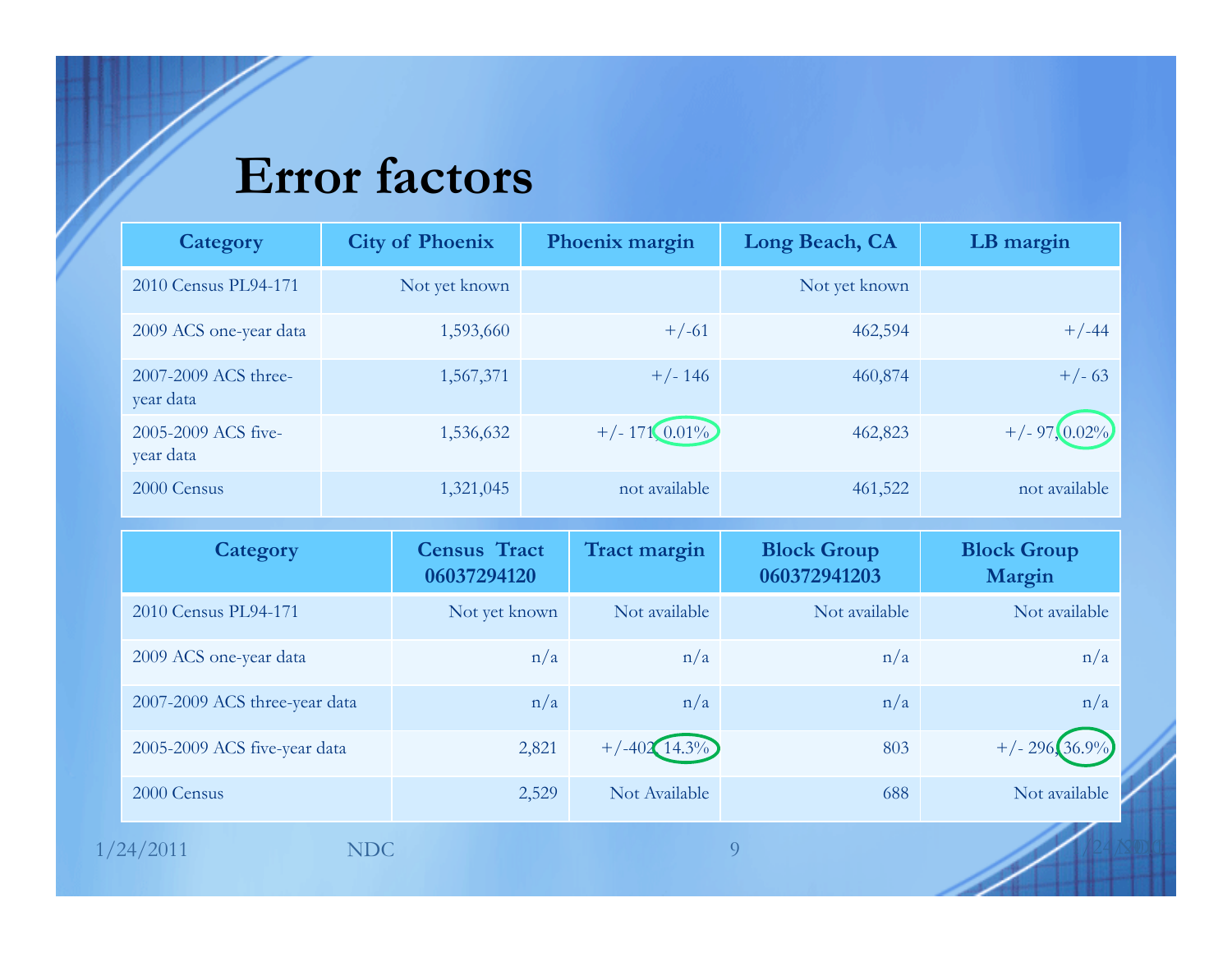## **Special Tabulation error levels**

- •In ACS, the Bureau <u>is</u> reporting at Block Group level with an average (in California) 28.8% margin level.
- $\bullet$ Imagine the margin of data elements not reported at the Block Group level in ACS (such as CVAP . . .).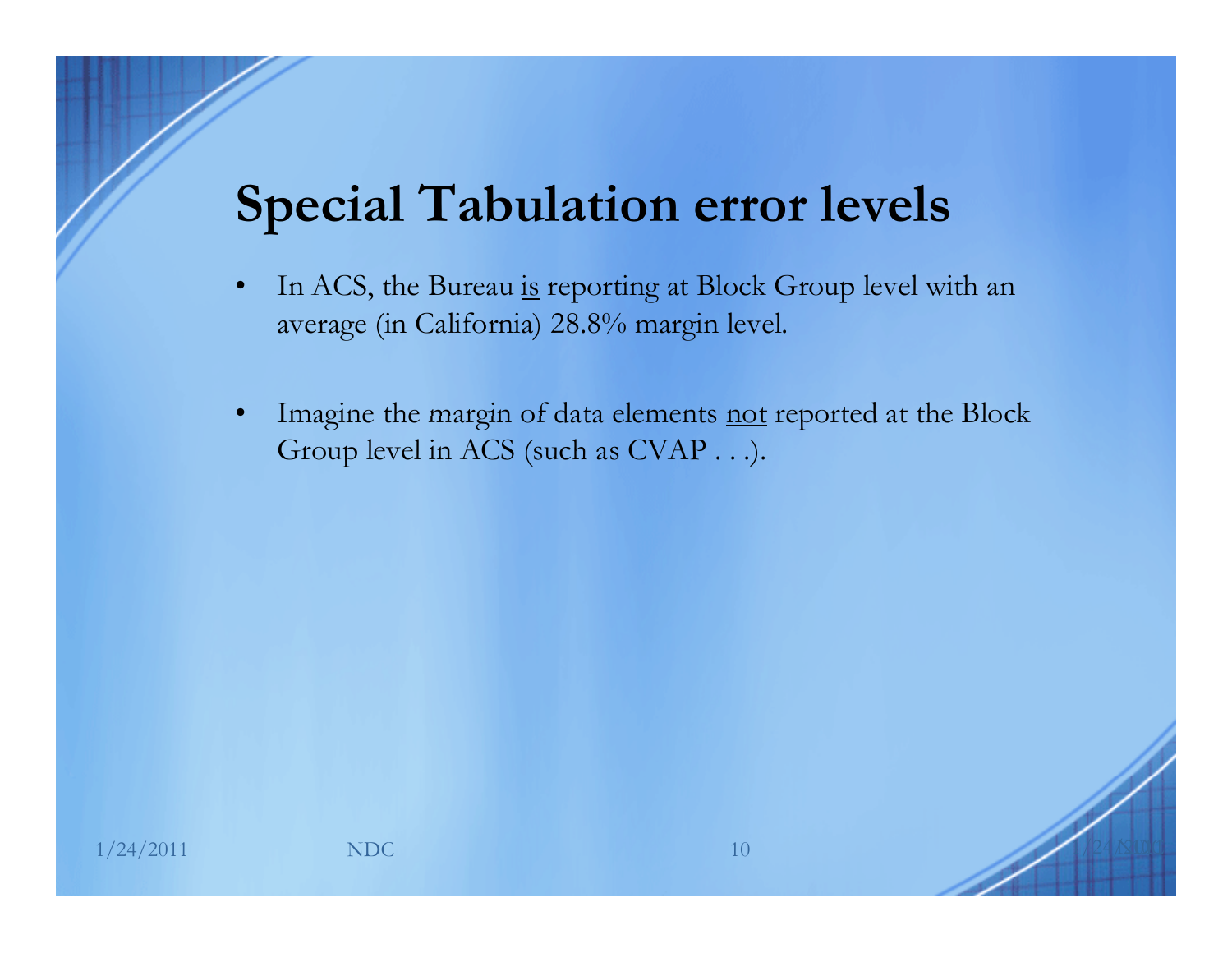# **Disaggregated Data**

- •• To build ACS figures for proposed districts, one must disaggregate data to the Census Block level
- $\bullet$ • Where entire block groups and/or tracts are unified in a district, the disaggregation is re-aggregated & the margin data is OK
- •• But there is no way to calculate margin for split geographies
	- The margin is higher than what is reported for the unsplit geography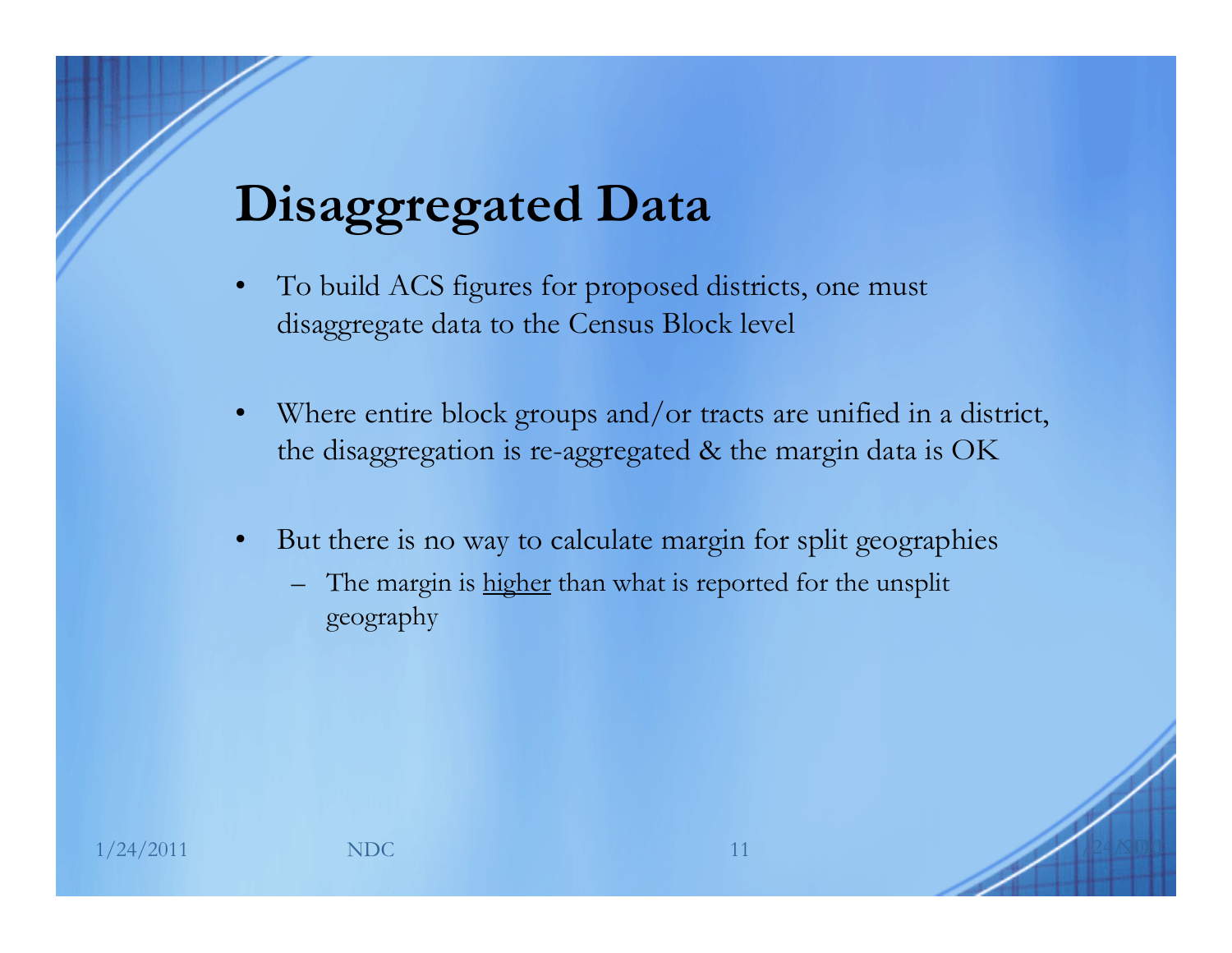# **Sample 2001 Data Report**

|                          |                      | Counts |                |                         |                         |                |       |              |                |                         |   |   |       |
|--------------------------|----------------------|--------|----------------|-------------------------|-------------------------|----------------|-------|--------------|----------------|-------------------------|---|---|-------|
|                          | <b>District</b>      | 1      | $\overline{2}$ | $\overline{\mathbf{3}}$ | $\overline{\mathbf{4}}$ | 5 <sup>5</sup> | Total | $\mathbf{1}$ | $\overline{2}$ | $\overline{\mathbf{3}}$ | 4 | 5 | Total |
|                          | <b>Total Pop</b>     |        |                |                         |                         |                |       |              |                |                         |   |   |       |
|                          | Deviation            |        |                |                         |                         |                |       |              |                |                         |   |   |       |
|                          | Hispanic             |        |                |                         |                         |                |       |              |                |                         |   |   |       |
|                          | Not Hispanic         |        |                |                         |                         |                |       |              |                |                         |   |   |       |
| <b>Total Population</b>  | NH White             |        |                |                         |                         |                |       |              |                |                         |   |   |       |
|                          | NHAfrican American   |        |                |                         |                         |                |       |              |                |                         |   |   |       |
|                          | NH Native American   |        |                |                         |                         |                |       |              |                |                         |   |   |       |
|                          | NH Asian             |        |                |                         |                         |                |       |              |                |                         |   |   |       |
|                          | NH Pacific Islander  |        |                |                         |                         |                |       |              |                |                         |   |   |       |
|                          | NH Some other race   |        |                |                         |                         |                |       |              |                |                         |   |   |       |
|                          | NH Two or more races |        |                |                         |                         |                |       |              |                |                         |   |   |       |
|                          | Total VAP            |        |                |                         |                         |                |       |              |                |                         |   |   |       |
|                          | NH White VAP         |        |                |                         |                         |                |       |              |                |                         |   |   |       |
| Voting Age<br>Population | Hispanic VAP         |        |                |                         |                         |                |       |              |                |                         |   |   |       |
|                          | African-Am VAP       |        |                |                         |                         |                |       |              |                |                         |   |   |       |
|                          | Asian-Am VAP         |        |                |                         |                         |                |       |              |                |                         |   |   |       |
|                          | Other VAP            |        |                |                         |                         |                |       |              |                |                         |   |   |       |
|                          | 2010 Gen Tot Reg     |        |                |                         |                         |                |       |              |                |                         |   |   |       |
| Partisan<br>Reg.         | 2010G Dem            |        |                |                         |                         |                |       |              |                |                         |   |   |       |
|                          | 2010G Rep            |        |                |                         |                         |                |       |              |                |                         |   |   |       |
|                          | $2010G$ Oth          |        |                |                         |                         |                |       |              |                |                         |   |   |       |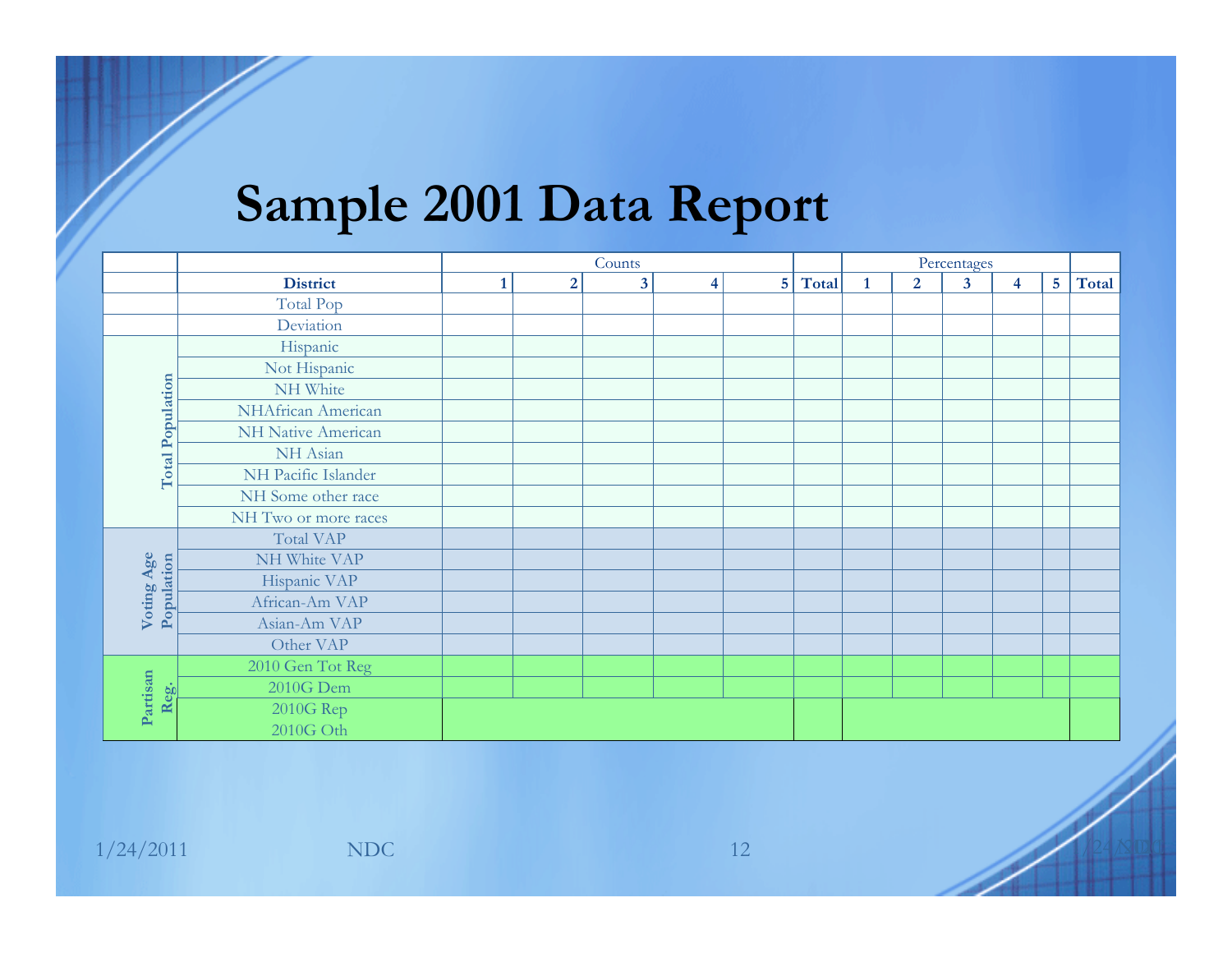#### **Is this the 2010 version?**

|                          |                                                                             |              |                | <b>Counts</b>           |                         | Percentages    |       |              |                |                         |                |                 |       |
|--------------------------|-----------------------------------------------------------------------------|--------------|----------------|-------------------------|-------------------------|----------------|-------|--------------|----------------|-------------------------|----------------|-----------------|-------|
|                          | <b>District</b>                                                             | $\mathbf{1}$ | $\overline{2}$ | $\overline{\mathbf{3}}$ | $\overline{\mathbf{4}}$ | $\overline{5}$ | Total | $\mathbf{1}$ | $\overline{2}$ | $\overline{\mathbf{3}}$ | $\overline{4}$ | $5\phantom{.0}$ | Total |
|                          | <b>Total Pop</b>                                                            |              |                |                         |                         |                |       |              |                |                         |                |                 |       |
|                          | Deviation                                                                   |              |                |                         |                         |                |       |              |                |                         |                |                 |       |
|                          | Hispanic                                                                    |              |                |                         |                         |                |       |              |                |                         |                |                 |       |
|                          | Not Hispanic                                                                |              |                |                         |                         |                |       |              |                |                         |                |                 |       |
|                          | NH White                                                                    |              |                |                         |                         |                |       |              |                |                         |                |                 |       |
|                          | NHAfrican American                                                          |              |                |                         |                         |                |       |              |                |                         |                |                 |       |
| Total Population         | NH Native American                                                          |              |                |                         |                         |                |       |              |                |                         |                |                 |       |
|                          | NH Asian                                                                    |              |                |                         |                         |                |       |              |                |                         |                |                 |       |
|                          | NH Pacific Islander                                                         |              |                |                         |                         |                |       |              |                |                         |                |                 |       |
|                          | NH Some other race                                                          |              |                |                         |                         |                |       |              |                |                         |                |                 |       |
|                          | NH Two or more races                                                        |              |                |                         |                         |                |       |              |                |                         |                |                 |       |
|                          | Total VAP                                                                   |              |                |                         |                         |                |       |              |                |                         |                |                 |       |
|                          | NH White VAP                                                                |              |                |                         |                         |                |       |              |                |                         |                |                 |       |
|                          | Hispanic VAP                                                                |              |                |                         |                         |                |       |              |                |                         |                |                 |       |
| Voting Age<br>Population | African-Am VAP                                                              |              |                |                         |                         |                |       |              |                |                         |                |                 |       |
|                          | Asian-Am VAP                                                                |              |                |                         |                         |                |       |              |                |                         |                |                 |       |
|                          | Other VAP                                                                   |              |                |                         |                         |                |       |              |                |                         |                |                 |       |
|                          | Immigrants                                                                  |              |                |                         |                         |                |       |              |                |                         |                |                 |       |
|                          | <b>Total Citizens</b>                                                       |              |                |                         |                         |                |       |              |                |                         |                |                 |       |
|                          | Total Citizen VAP - ACS                                                     |              |                |                         |                         |                |       |              |                |                         |                |                 |       |
| <b>ACS</b>               | Hispanic CVAP - ACS                                                         |              |                |                         |                         |                |       |              |                |                         |                |                 |       |
| J.                       | Non-Hisp White CVAP - ACS                                                   |              |                |                         |                         |                |       |              |                |                         |                |                 |       |
|                          | Asian CVAP - ACS                                                            |              |                |                         |                         |                |       |              |                |                         |                |                 |       |
| <b>CVAP</b>              | African-Amer CVAP - ACS                                                     |              |                |                         |                         |                |       |              |                |                         |                |                 |       |
|                          | Other CVAP - ACS                                                            |              |                |                         |                         |                |       |              |                |                         |                |                 |       |
|                          | Total CVAP - Special Tabulation                                             |              |                |                         |                         |                |       |              |                |                         |                |                 |       |
|                          | Hispanic CVAP - Special Tabulation                                          |              |                |                         |                         |                |       |              |                |                         |                |                 |       |
| pecial Tab               | Non-Hisp White CVAP - Special Tabulation                                    |              |                |                         |                         |                |       |              |                |                         |                |                 |       |
| <b>CVAP</b>              | Asian CVAP - Special Tabulation                                             |              |                |                         |                         |                |       |              |                |                         |                |                 |       |
|                          | African-Amer .CVAP - Special Tabulation                                     |              |                |                         |                         |                |       |              |                |                         |                |                 |       |
| ဖာ                       | Other CVAP - Special Tabulation                                             |              |                |                         |                         |                |       |              |                |                         |                |                 |       |
|                          |                                                                             |              |                |                         |                         |                |       |              |                |                         |                |                 |       |
| Reg. by                  |                                                                             |              |                |                         |                         |                |       |              |                |                         |                |                 |       |
|                          |                                                                             |              |                |                         |                         |                |       |              |                |                         |                |                 |       |
|                          | 2008 Tot Reg<br>2008 Hisp Reg<br>2008 Asn Reg<br>2008 Fil Reg               |              |                |                         |                         |                |       |              |                |                         |                |                 |       |
|                          | and a 2008 Tot Votes<br>2008 Hisp Votes<br>2008 Asn Votes<br>2008 Fil Votes |              |                |                         |                         |                |       |              |                |                         |                |                 |       |
| Turnout                  | 2008 Hisp Votes                                                             |              |                |                         |                         |                |       |              |                |                         |                |                 |       |
| Δy                       |                                                                             |              |                |                         |                         |                |       |              |                |                         |                |                 |       |
|                          |                                                                             |              |                |                         |                         |                |       |              |                |                         |                |                 |       |
|                          | 2010 Gen Tot Reg                                                            |              |                |                         |                         |                |       |              |                |                         |                |                 |       |
|                          |                                                                             |              |                |                         |                         |                |       |              |                |                         |                |                 |       |
| Partisan                 | $2010G \t\text{Dem}$                                                        |              |                |                         |                         |                |       |              |                |                         |                |                 |       |
|                          | 2010G Oth                                                                   |              |                |                         |                         |                |       |              |                |                         |                |                 |       |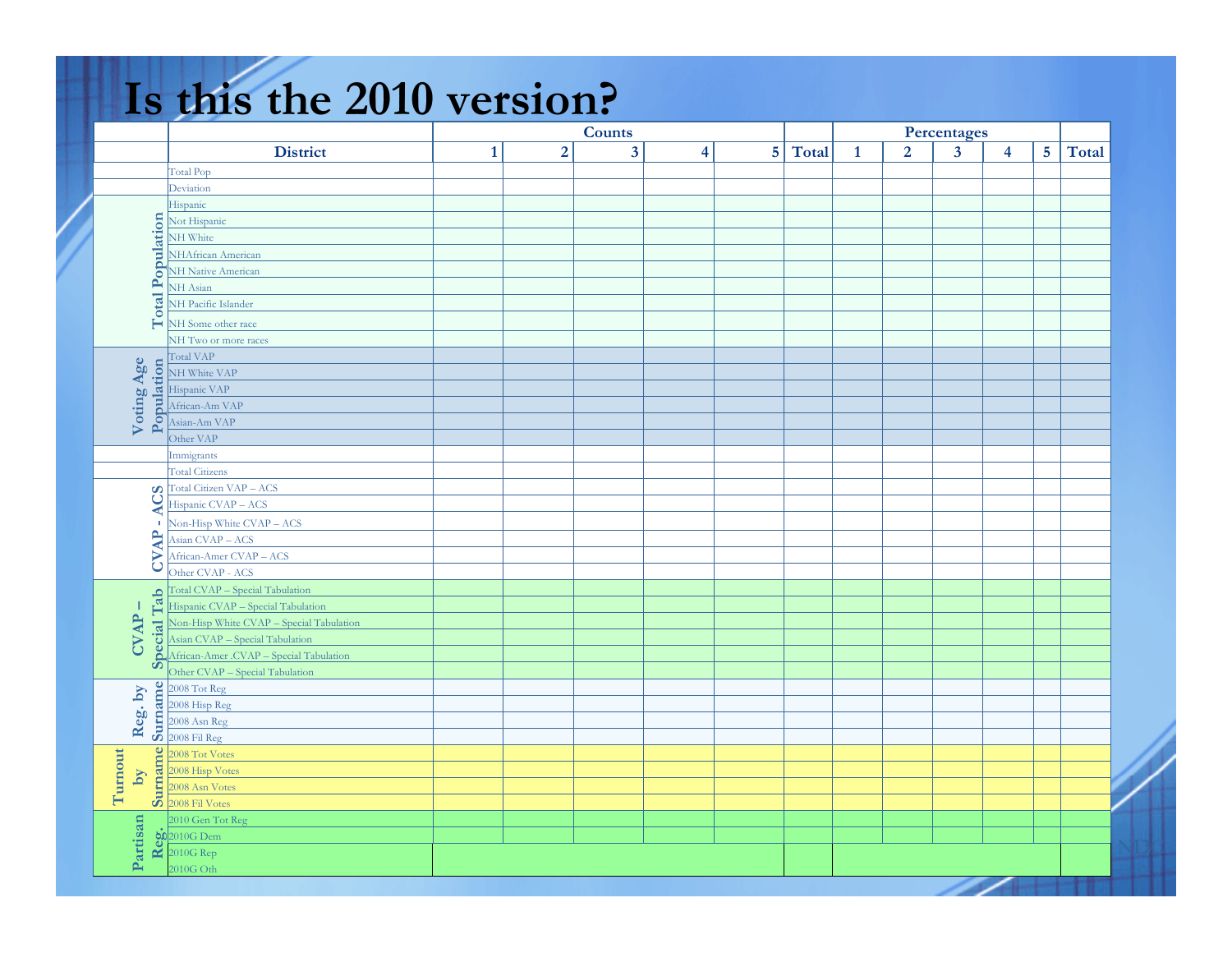## **One more complication**

- •The population totals for each <u>county</u> reported in ACS are not purely from ACS
- $\bullet$ •  $\;$  County-level ACS data is controlled by the Census Bureau's Population Estimates program, in particular by the "Current Population Survey"